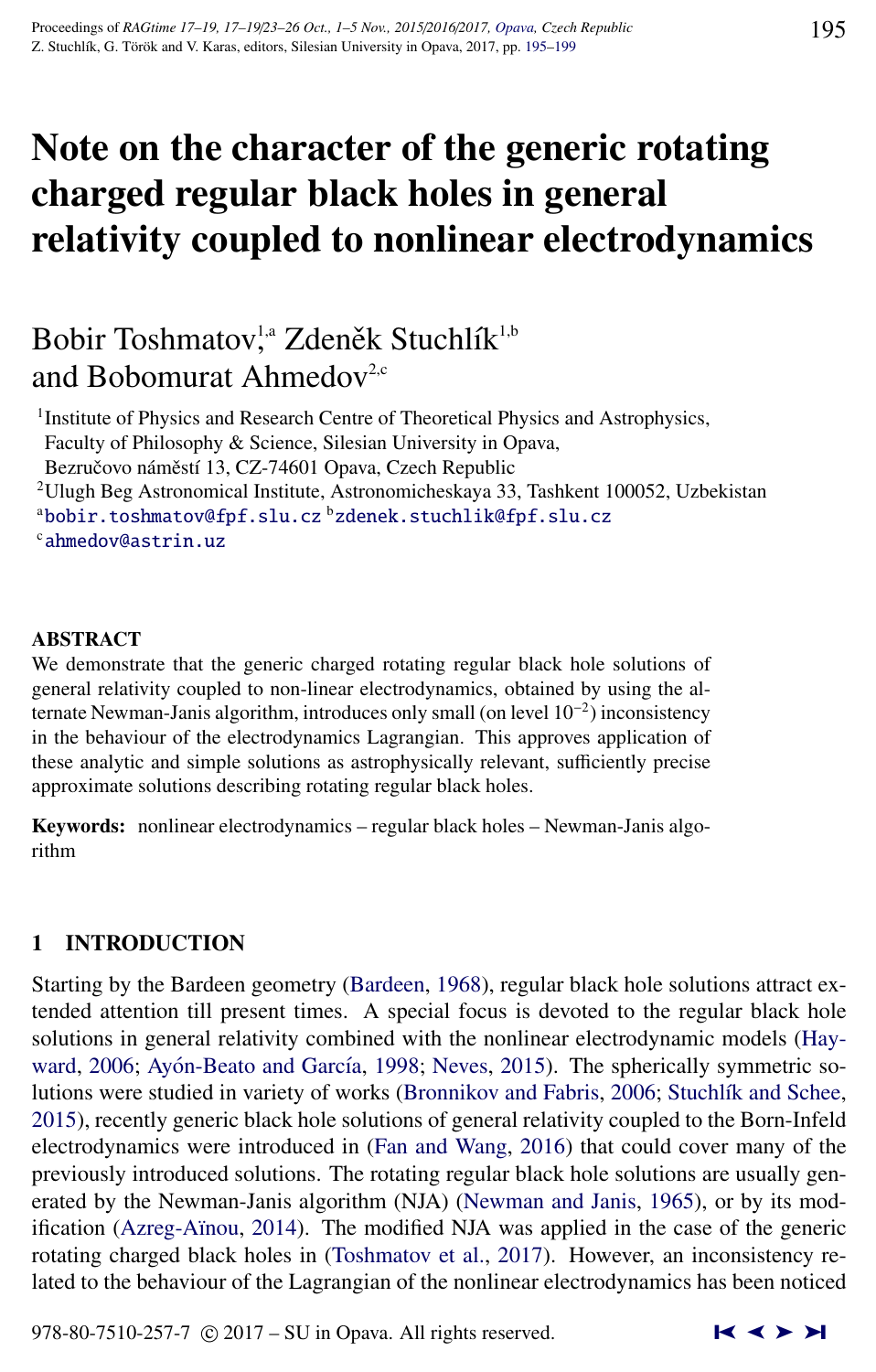<span id="page-1-0"></span>in [\(Rodrigues and Junior,](#page-4-0) [2017\)](#page-4-0). Here we shortly estimate this inconsistency and its implication on the relevance of the generic rotating regular solutions presented in [\(Toshmatov](#page-4-0) [et al.,](#page-4-0) [2017\)](#page-4-0).

# 2 INCONSISTENCY OF THE GENERIC ROTATING BLACK HOLE SOLUTION IN (TOSHMATOV ET AL., 2017)

In the paper [\(Toshmatov et al.,](#page-4-0) [2017\)](#page-4-0) we had recently obtained the following solution which is one of the possible candidates for the rotating regular black hole solution of general relativity coupled to nonlinear electrodynamic field, converting the spherically symmetric regular black hole solution [\(Fan and Wang,](#page-4-0) [2016\)](#page-4-0) by using the alternate NJA. The spacetime geometry of this solution reads

$$
ds^{2} = -\left(1 - \frac{2\rho r}{\Sigma}\right)dt^{2} + \frac{\Sigma}{\Delta}dr^{2} - 2a\sin^{2}\theta\frac{2\rho r}{\Sigma}d\phi dt
$$

$$
+ \Sigma d\theta^{2} + \sin^{2}\theta\frac{(r^{2} + a^{2})^{2} - a^{2}\Delta\sin^{2}\theta}{\Sigma}d\phi^{2}, \qquad (1)
$$

with

$$
\Sigma = r^2 + a^2 \cos^2 \theta, \qquad 2\rho = r(1 - f), \n\Delta = r^2 f + a^2 = r^2 - 2\rho r + a^2.
$$
\n(2)

where  $\rho$  is the mass function which depends on radial coordinate and electrodynamic field parameters and *f* is determined by the spherically symmetric class of solutions of the theory. These solutions can take the form of the Bardeen-like, Hayward-like, and Maxwelllike spacetimes. The generic solution (1) had been obtained analytically and it satisfies the Einstein equations in the tetrad frame – see [\(Toshmatov et al.,](#page-4-0) [2017\)](#page-4-0) for details. However, the NJA does not always lead to true precise solutions of the whole set of field equations of the theory under consideration, i.e, the energy-momentum tensor of the rotating regular black hole solution generated by the NJA is not exactly fulfilling the equations of nonlinear electrodynamics in some cases, as explicitly demonstrated in [\(Toshmatov et al.,](#page-4-0) [2017;](#page-4-0) [Rodrigues and Junior,](#page-4-0) [2017\)](#page-4-0).

In the case of the nonrotating black holes with total magnetic charge  $Q_m$ , considered in nonlinear electrodynamics, the Lagrangian density of the nonlinear electrodynamic field is defined in terms of  $\rho$  as [\(Fan and Wang,](#page-4-0) [2016\)](#page-4-0)

$$
\mathcal{L} = \frac{4\rho'}{r^2}, \qquad \mathcal{L}_F = \frac{\partial \mathcal{L}}{\partial F} = \frac{r^2(2\rho' - r\rho'')}{2Q_m^2} \,. \tag{3}
$$

where the electromagnetic field strength is  $F = 2Q_m^2/r^4$ . As a rule, introduction of the rotation parameter by the NIA must change the form of the Lagrangian density (3) and the rotation parameter by the NJA must change the form of the Lagrangian density (3), and the gauge of the field as well. The new gauge can be easily found (for details – see [\(Toshmatov](#page-4-0) [et al.,](#page-4-0) [2017\)](#page-4-0)). However, we cannot apply the NJA directly to (3). The only way to find the Lagrangian density of the rotating black hole in nonlinear electrodynamics, is to solve

#### ➤❙ ➤➤ ➤❙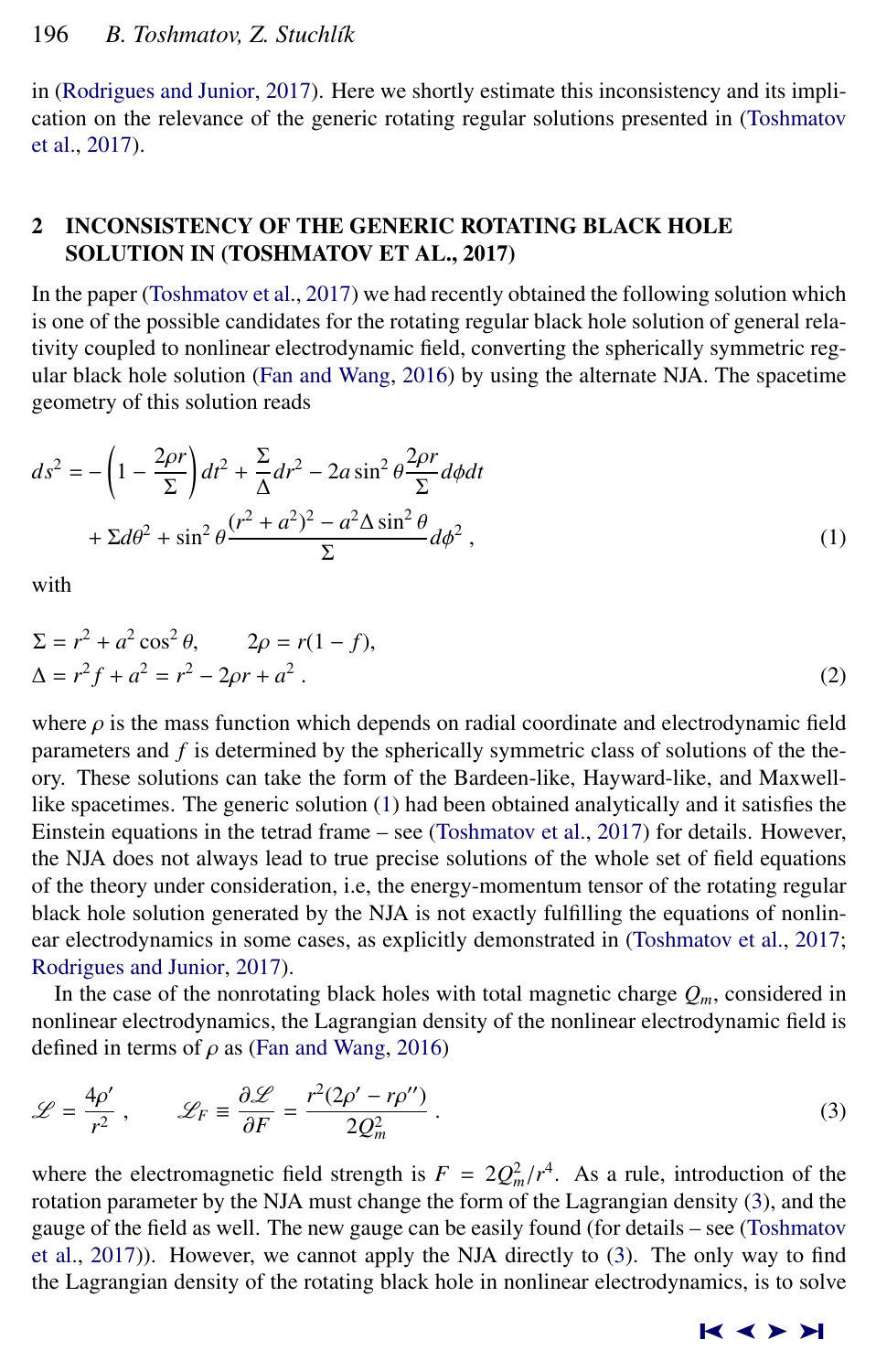the Einstein field equations,  $G_{\mu\nu} = T_{\mu\nu}$ , with respect to  $\mathscr L$  and  $\mathscr L_F$  in the background [\(1\)](#page-1-0). Here, the energy-momentum tensor of the nonlinear electrodynamic field is given by

$$
T_{\mu\nu} = 2 \left( \mathcal{L}_F F_{\mu}^{\alpha} F_{\nu\alpha} - \frac{1}{4} g_{\mu\nu} \mathcal{L} \right), \qquad (4)
$$

Thus, the Einstein equations give five independent equations with two unknowns  $\mathscr L$  and  $\mathscr{L}_F$ , which cannot be solved simultaneously. Therefore, in the paper [\(Toshmatov et al.,](#page-4-0) [2017\)](#page-4-0) we had not solved the whole set of equations, instead, we solved just three of them simultaneously, and obtained the expressions for  $\mathscr L$  and  $\mathscr L_F$  in the form

$$
\mathcal{L} = \frac{r^2 \left(15a^4 - 8a^2r^2 + 8r^4 + 4a^2(5a^2 - 2r^2)\cos 2\theta + 5a^4\cos 4\theta\right)\rho'}{2\Sigma^4} + \frac{8a^2r^3\cos^2\theta\rho''}{\Sigma^3},
$$
\n(5)

$$
\mathcal{L}_F = \frac{2(r^2 - a^2\cos^2\theta)\rho' - r\Sigma\rho''}{2Q_m^2},\tag{6}
$$

where the electromagnetic field strength  $F$  in the rotating case takes the following form [\(Tosh](#page-4-0)[matov et al.,](#page-4-0) [2017\)](#page-4-0)

$$
F = \frac{Q_m^2 [a^4 (3 - \cos 4\theta) + 4(6a^2 r^2 + 2r^4 + a^2 (a^2 - 6r^2) \cos 2\theta)]}{4\Sigma^4}.
$$
 (7)

In the nonrotating limit,  $a = 0$ , we recover the expressions [\(3\)](#page-1-0). Obviously, these obtained expressions of  $\mathcal{L}$ , Eq. (5), and  $\mathcal{L}_F$ , Eq. (6), do not exactly satisfy the remaining two equations. Therefore, as it has been shown in the paper [\(Rodrigues and Junior,](#page-4-0) [2017\)](#page-4-0), the total derivative of  $\mathscr L$  with respect to F is not equal to  $\mathscr L_F$ . The difference can be written as

$$
\Delta \mathcal{L}_F = \mathcal{L}_F - \frac{\partial \mathcal{L}}{\partial F} \equiv \mathcal{L}_F - \frac{\partial \mathcal{L}}{\partial r} \frac{\partial r}{\partial F} - \frac{\partial \mathcal{L}}{\partial \theta} \frac{\partial \theta}{\partial F} \neq 0.
$$
\n(8)

However, we are able to demonstrate explicitly that the values of  $\mathcal{L}_F$  and  $\partial \mathcal{L}/\partial F$  are very close and thus the remaining equations can be considered as being approximately very close and thus, the remaining equations can be considered as being approximately fulfilled, as the value of  $\Delta \mathcal{L}_F$  is close to zero. In Fig. [1](#page-3-0) we present the radial profile of this difference,  $\Delta \mathcal{L}_F$ , for the typical values of the Bardeen-like, Hayward-like and Maxwelllike rotating regular black holes. One can see from Fig. [1](#page-3-0) that the inconsistency in the rotating regular black hole solution is very small, on the level of 10<sup>−</sup><sup>2</sup> . Therefore, our results can be considered in the same spirit as many results obtained in relation to the so called dirty Kerr-like spacetime metrics, where the relation to the mass stress energy tensor is not considered at all, but the results are considered as relevant for estimations of the astrophysical phenomena related to uncharged matter. Of course, in the case of the behaviour of charged matter in the charged rotating regular black hole backgrounds, we have to be very careful due to the small inconsistency related to the electrodynamic part of the theory.

#### ➤❙ ➤➤ ➤❙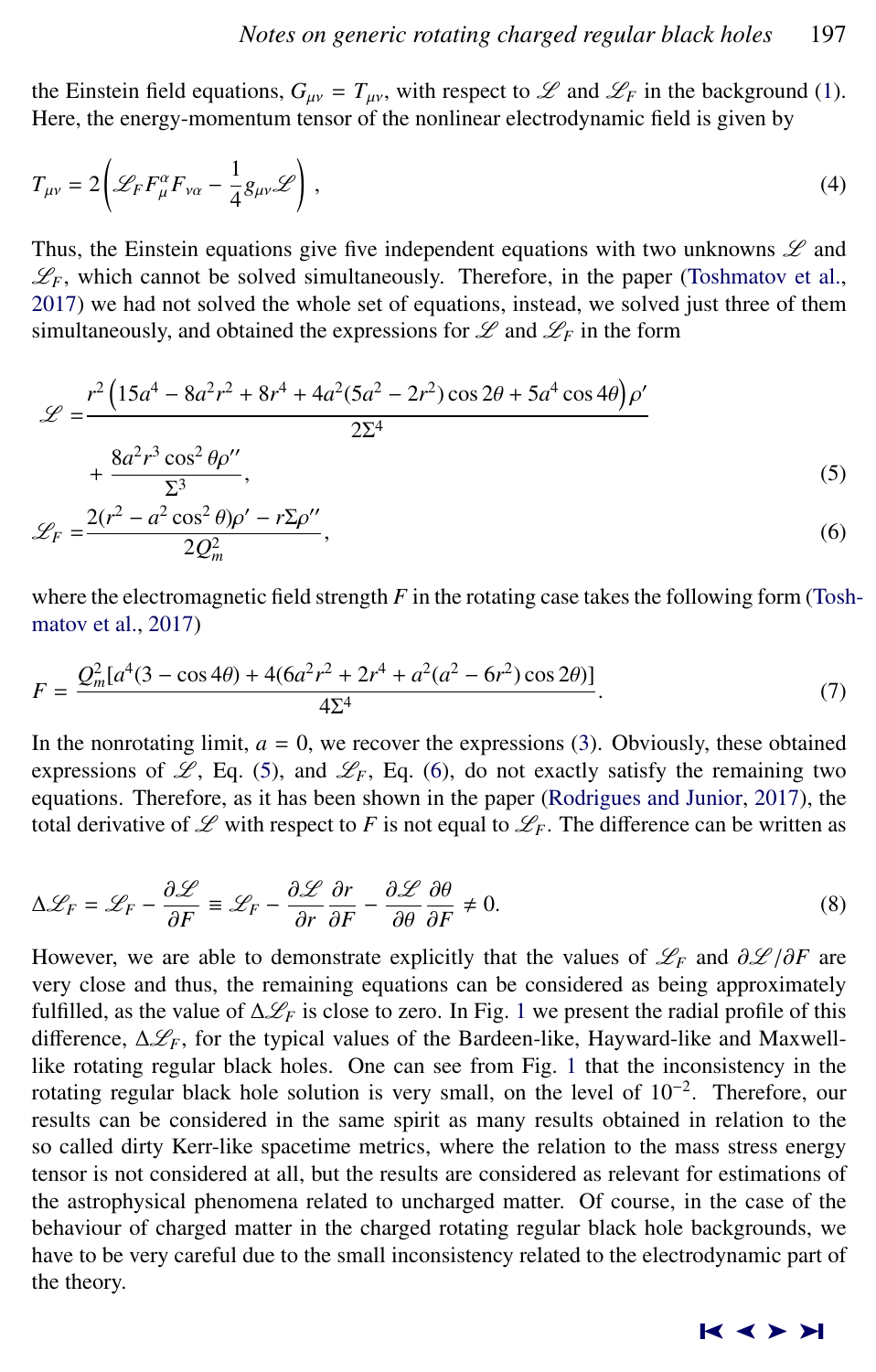<span id="page-3-0"></span>

**Figure 1.** Plot illustrates a change of difference (estimation of inconsistency)  $\Delta \mathscr{L}_F = \mathscr{L}_F - \partial \mathscr{L}/\partial F$ with the radial coordinate  $r$  at the equatorial plane of the rotating regular black holes presented by [Toshmatov et al.](#page-4-0) [\(2017\)](#page-4-0) for  $q = 1$ ,  $a = 0.5$ .

## 3 CONCLUSION

In general situations, for generic regular charged black hole spherically symmetric solutions of general relativity combined with the nonlinear electrodynamics, it is very difficult to find corresponding rotating black hole solutions in an analytic and fully precise form. Probably, the exact and consistent solutions could be constructed only by numerical procedures. However, the generic rotating charged black hole solutions obtained by using the alternate NJA in [\(Toshmatov et al.,](#page-4-0) [2017\)](#page-4-0) are analytic and simple solutions that are precise enough for exploring such solutions in astrophysical situations involving uncharged matter.

#### ACKNOWLEDGEMENTS

This work is supported by the internal student grant of the Silesian University (Grant No. SGS/14/2016) and the Albert Einstein Centre for Gravitation and Astrophysics under the Czech Science Foundation (Grant No. 14-37086G).

#### **REFERENCES**

- Ayón-Beato, E. and García, A. (1998), Regular Black Hole in General Relativity Coupled to Nonlinear Electrodynamics, *Phys. Rev. Lett.*, 80, pp. 5056–5059, arXiv: [gr-qc/9911046](http://www.arxiv.org/abs/gr-qc/9911046).
- Azreg-Aïnou, M. (2014), Generating rotating regular black hole solutions without complexification, *Phys. Rev. D*, 90(6), 064041, arXiv: [1405.2569](http://www.arxiv.org/abs/1405.2569).

Bardeen, J. (1968), in *Proceedings of GR5*, p. 174, Tbilisi, USSR.